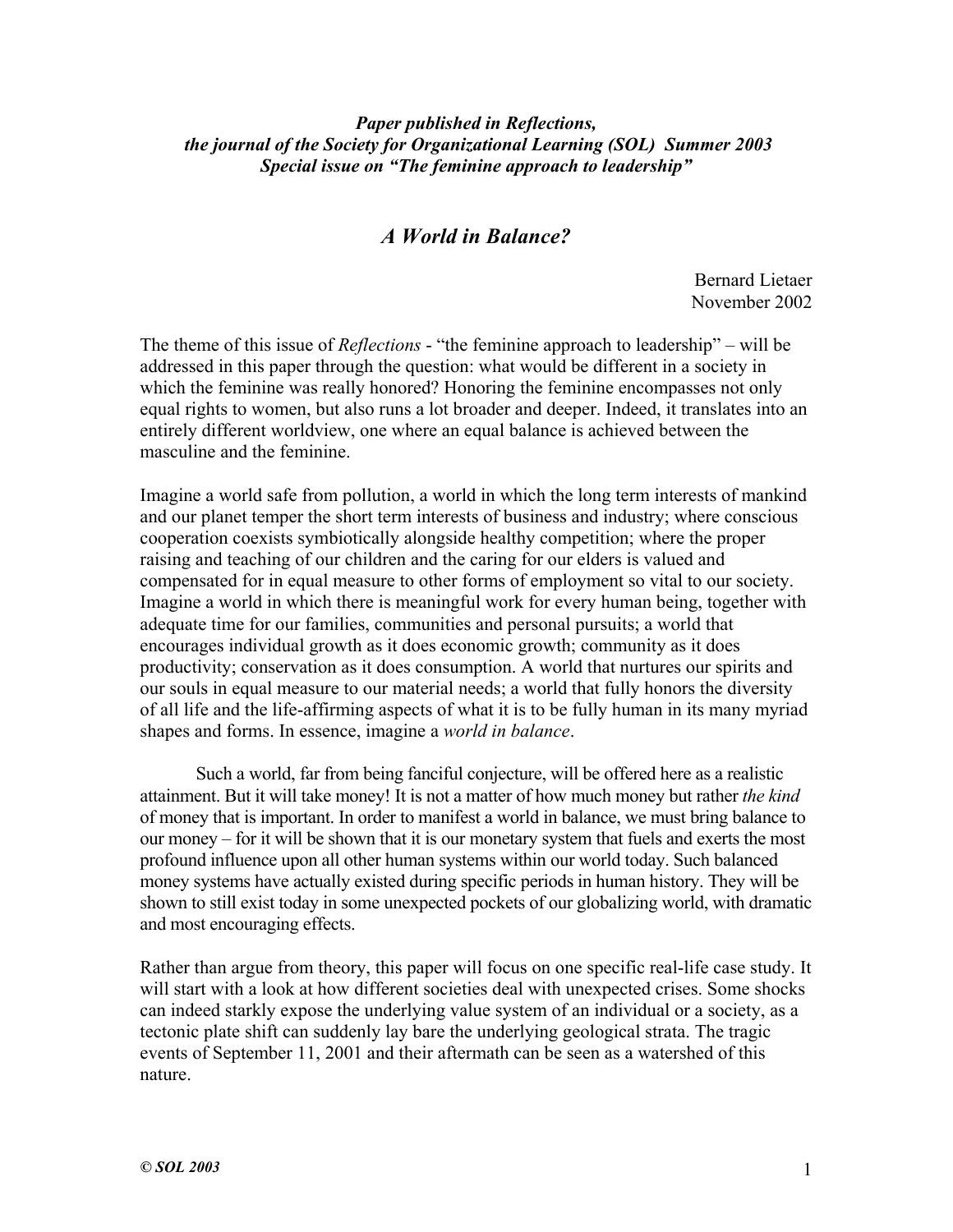This paper will be organized in the following seven headings:

- Another Way?
- Value coherences
- A Hidden Persuader?
- A Systems Approach to Money and Values
- Some Implications
- So What?
- Conclusions

## *Another Way?*

Was another reaction possible than the one of violent retaliation after the September 11 attack? Let us look at how one particular society has dealt with its own major terrorist attack - exactly one year, one month, and one day after the attack on the Twin Towers.

Bali has become world news since the terrorist bomb attack in Kuta that killed more than 190 people on the night of October 12, 2002. However, the global media has not been covering how the Balinese themselves have been reacting to this horror. The two reports quoted next demonstrate another way for dealing with terrorism than what we have witnessed so far.

The first is a report by the police on the days immediately after the bombing. *"Lt Col I Made Murda of the Bali police told us that, although hundreds of shops and restaurants had their windows blown out in the blast, not one single looting has been reported. Down in Legian there are all these shops without windows and doors, all their wares there for the taking, but nobody has. There were also fears that there could be an instant reaction against the Muslim population in Bali, but no such thing has happened. What HAS happened is that there have been peace vigils and prayer meetings all over the island, and Christians, Muslims, locals & foreigners working hand in hand in the relief effort."*

In contrast, the FBI reports that "hate crimes against Muslims soared after September 11 by more than 1,600 percent: a jump from 28 in 2000 to 481 in 2001… The overall number of hate crimes against all minorities in the US increased over the last year by 21% to a total of  $1,828."$ <sup>1</sup>

In terms of property damage, do we need to be reminded that a simple electric power failure in New York a few years ago was sufficient to trigger a systematic looting of shops and supermarkets, even as their doors and windows were intact?

The second report from Bali is from the *Parum Samigita*, representing the main local civic authorities of the Kuta, Legian and Seminyak, the "ground zero" area where the

1

<sup>1</sup> Tanya Schevitz: "FBI sees leap in anti-Muslim hate crimes" *San Francisco Chronicle* (Tuesday, November 26, 2002 pg 1). The original data comes from the official FBI report on hate crimes released on November 25, 2002.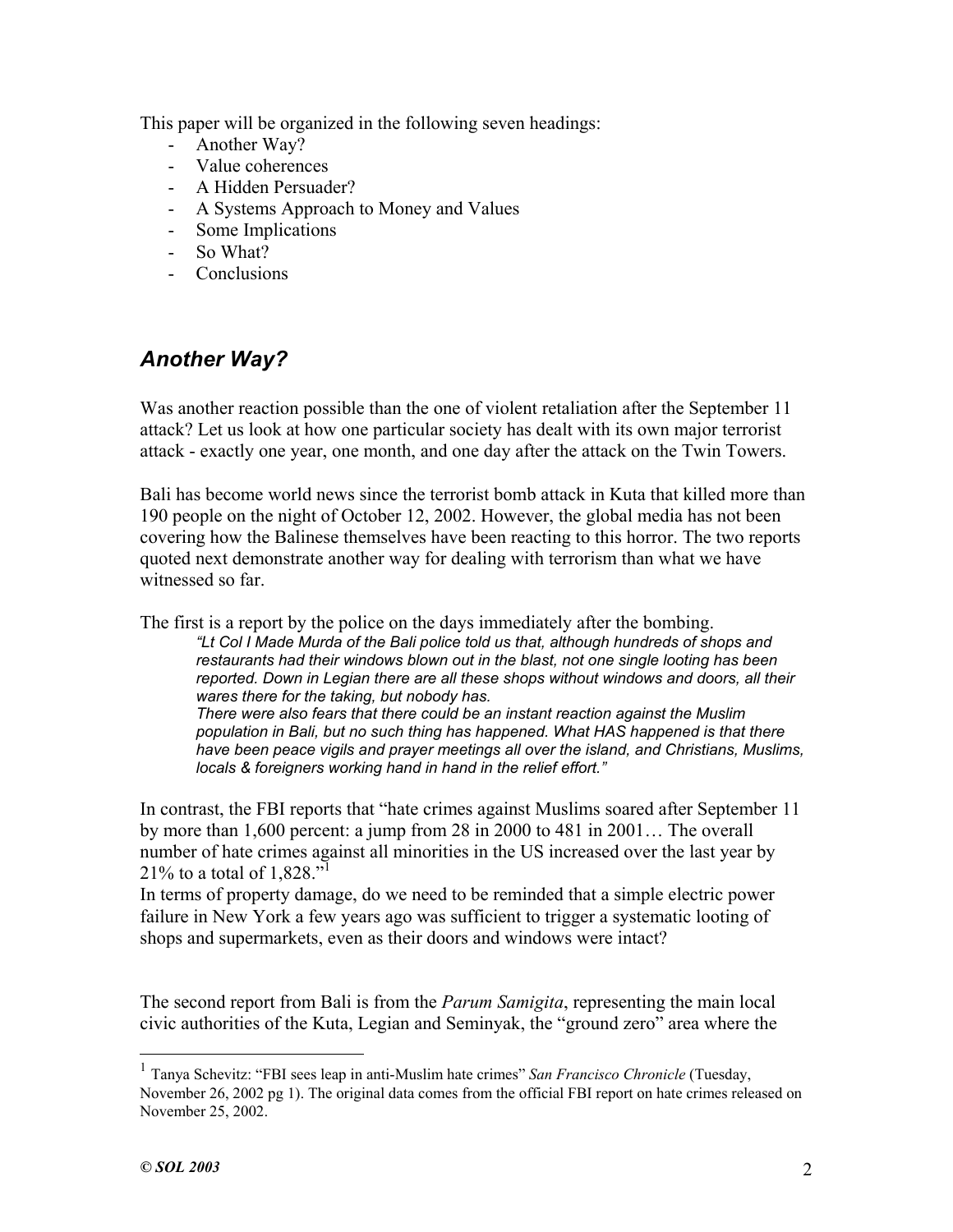blast occurred. Asana Viebeke L delivered the following speech in English on Friday, October  $25<sup>th</sup>$ , one month after the attack.

#### *"Now We Move Forward!*

*We Balinese have an essential concept of balance. It's the* Tri Hita Karana*: the concept of triple harmonious balance. The balance between god and humanity; humanity with itself; and humanity with the environment. This places us all in a universe of common understanding.* 

*It is not only nuclear bombs that have fallout. It is our job to minimize this fallout for our people and our guests from around the world. Who did this? This is not such an important question for us to discuss. Why this happened - maybe this is more worthy of thought. What can we do to create beauty from this tragedy and come to an understanding where nobody feels the need to make such a statement again? That is important. That is the basis from which we can embrace everyone as a brother, everyone as a sister.* 

*The past is not significant. It is the future that is important. This is the time to bring our values, our empathy, to society and the world at large. To care. To love. We want to return to our lives. Please help us realize this wish. Why seek retribution from people who are acting as they see fit? These people are misguided from our point of view. Obviously, from theirs, they feel justified and angry enough to make such a brutal statement.* 

*We would like to send a message to the world - Embrace this misunderstanding between our brothers and lets seek a peaceful answer to the problems that bring us to such tragedy. Words of hate will not rebuild our shops and houses. They will not heal damaged skin. They will not bring back our dead. Help us to create beauty out of this tragedy.* 

*Our community is bruised and hurting. Our spirit can never be broken. Everybody in the world is of one principle brotherhood.* Tat Wam Asi *- You are me, and I am you. These are the concepts by which we, as Balinese, live our lives. Please, we beg you, talk only of the good that can come of this. Talk of how we can reconcile our 'apparent' differences. Talk of how we can bring empathy and love into everybody's lives.* 

*The overwhelming scenes of love and compassion at Sanglah Hospital show us the way*  forward into the future. If we hate our brothers and sisters we are lost in Kali Yuga (the "Iron" or "Dark Age")*. If we can love all of our brothers and sisters, we have already begun to move into* Kertha Yuga*. We have already won 'The War Against Terrorism'.* 

*Thank you for all your compassion and love."*

Asana Viebeke L, Kuta Desa Adat

Please compare this statement with those in the latest Michael Moore documentary "Bowling in Colombine", or with the "developed" world's official policy.

The contrast between such reactions begs the following questions:

- What explains that the same horror spontaneously elicits exactly opposite emotional reactions in a society?
- What explains the Balinese exception?
- How can we learn from it?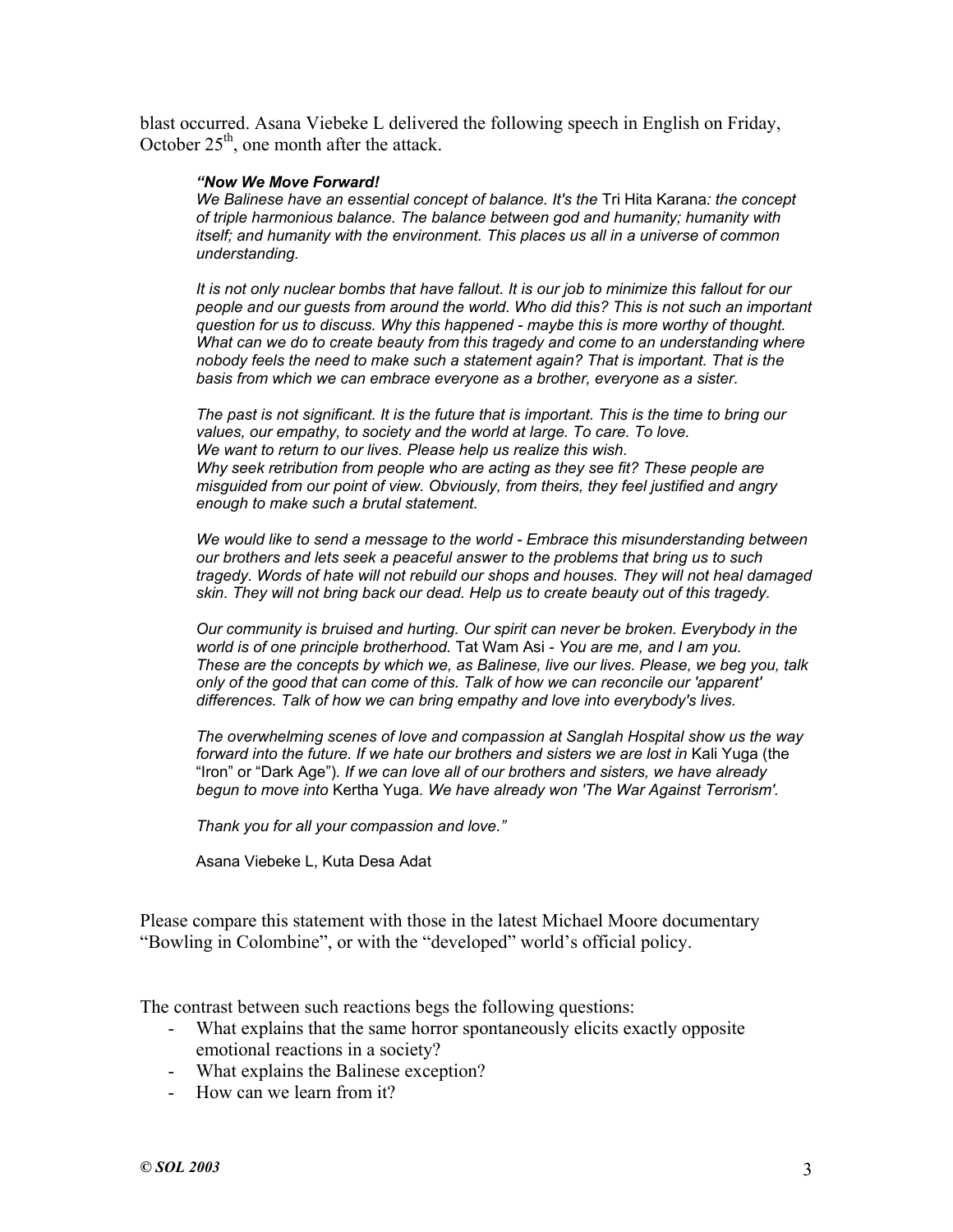By coincidence, I was in Bali on that fateful night. I had just completed four months of primary field research focusing on these last two questions: what explains the "Balinese exception", and how can we learn from it?

In a nutshell, the key findings were that the Balinese society maintains a balance between what the Taoists call the Yin-Yang worldviews, while the so-called "developed countries" - including the US - is strongly dominated by the Yang coherence. Furthermore, the remarkable collective programming power of money systems turns out to be a key engine that continually maintains and encourages each one of these worldviews. Specifically, in Bali a dual Yin-Yang currency system is in operation, while in Western societies a monopoly of a Yang currency is considered self-evident. The balance of this paper synthesizes some of the evidence for the above claims.<sup>2</sup>

### *Values and Emotional Coherences*

The analytical framework that will be used here to describe collective emotions and behavior patterns goes back to Taoism and its central concept of Yin-Yang. It enables us to speak about gender-related issues in a broader sense, and with a less loaded language. C.G. Jung was one of the first to express regret that our culture is not more familiar with this concept: "Unfortunately, our Western mind, lacking all refinement in this respect, has never yet devised a concept, nor even a name, for the 'union of opposites through the middle path', that most fundamental item of inward experience, which could respectably be set against the Chinese concept of Tao."<sup>3</sup> Therefore, the words Yin-Yang will be used

in this paper at the risk of appearing exotic - simply because we don't have precise equivalent words in our Western languages.

Taoism conceived all forces in complementary pairs like earthheaven, water-fire, inhalingexhaling, pulling-pushing, feminine-masculine, etc. Although obviously distinct forces, Taoists see them as



 $2^2$  A more complete development of the mechanism behind the "Balinese exception" is provided in a forthcoming paper in the peer reviewed *International Journal for Social Economics*. That paper - coauthored by B. Lietaer and S. Demeulenaere - and entitled "Sustaining Cultural Vitality in a Globalizing World: The Balinese Example" was accepted for publication just before the Bali bombing. In the current *Reflections* paper, length constraints require that only a summary of the supporting anthropological and socio-economic research or its relevant literature can be provided. However, the author wants to acknowledge the key contributions to the Bali case study made in the field by Stephen Demeulenaere, an expert in complementary currencies in developing countries, and a permanent resident in Ubud, Bali. <sup>3</sup> Jung, C.G. Collected Works (translated by R.F.C. Hull) Vol III, pg 203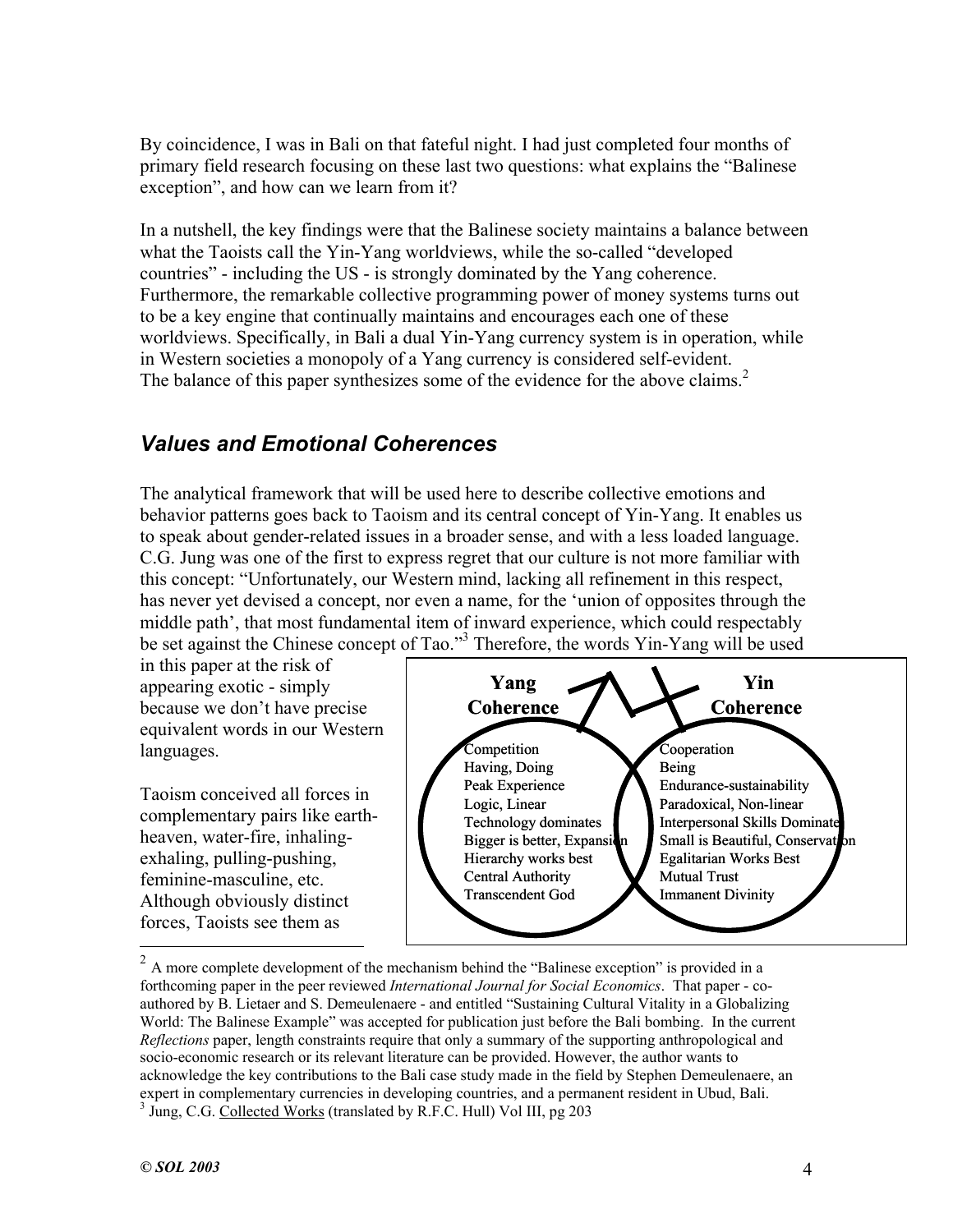matching components of a single ultimate unity. A balance between them is therefore at the core of such a worldview, because they are necessary to each other. A bit like a magnet or an electric battery of necessity must have both a positive and a negative pole – neither can exist separately. Figure 1 provides a summary of some of these complementary aspects. It includes some metaphysical aspects, because one of the most effective ways to understand what a particular society is up to here on earth, is to look at its image of the divine. For instance, to a Balinese, the Divine is not necessarily male and transcendent, but also androgynous and immanent - present everywhere in everything and everybody - not just in the temple compound or invisible in the heavens.

Figure 1 can be read from the bottom up to focus on the internal coherence of each worldview; or horizontally to appreciate the polarity between them. This figure also highlights the differences with our Modern Western culture, where it has long been considered self-evident to have a predominant focus on the Yang coherence. It is important to realize that from a Balinese perspective *both* views are equally valid. Even more intriguing: they have spontaneously developed a dual currency system that actively supports each one of these worldviews, as will be shown next.

### *Money Systems as Hidden Persuaders*

There is a widespread and tacit assumption that there is only one kind of money possible in the Modern world - a monopoly of familiar national currencies in the form of bills and coins. Furthermore, conventional economic theory assumes that all currencies are implicitly value-neutral: they are supposed not to affect the transactions or the relationships among the people using it.

In reality, different kinds of money have co-existed in many societies the past, and still do so in some places today. Furthermore, the evidence points out that the type of money used in a society, the way money is created and administered, deeply molds values and relationships within that society by encouraging, or discouraging, specific collective emotions and behavior patterns. All money systems facilitate exchanges among people. But given the remarkable motivating power of money, it turns out that some currencies tend to foster either Yin or Yang values and attitudes. And our conventional money is definitely an extreme Yang construct. It is created by a global hierarchy where developing countries don't have a chance at influencing the rules; it is enforced at the national level through a hierarchy under the authority of a Central Bank; a money whose interest feature encourages accumulation and concentration of wealth in the form money; and whose necessary scarcity promotes competition among their users. Each one of these characteristics link such a currency to the Yang coherence of Figure 1.

It is important to realize that money is not a thing. While economic textbooks invariably money in terms of what it *does<sup>4</sup>*, they never define it in terms of what it *is*. I'll define money

1

<sup>4</sup> Money is almost invariably defined by its *functions* such as standard of value, medium of exchange or store of value.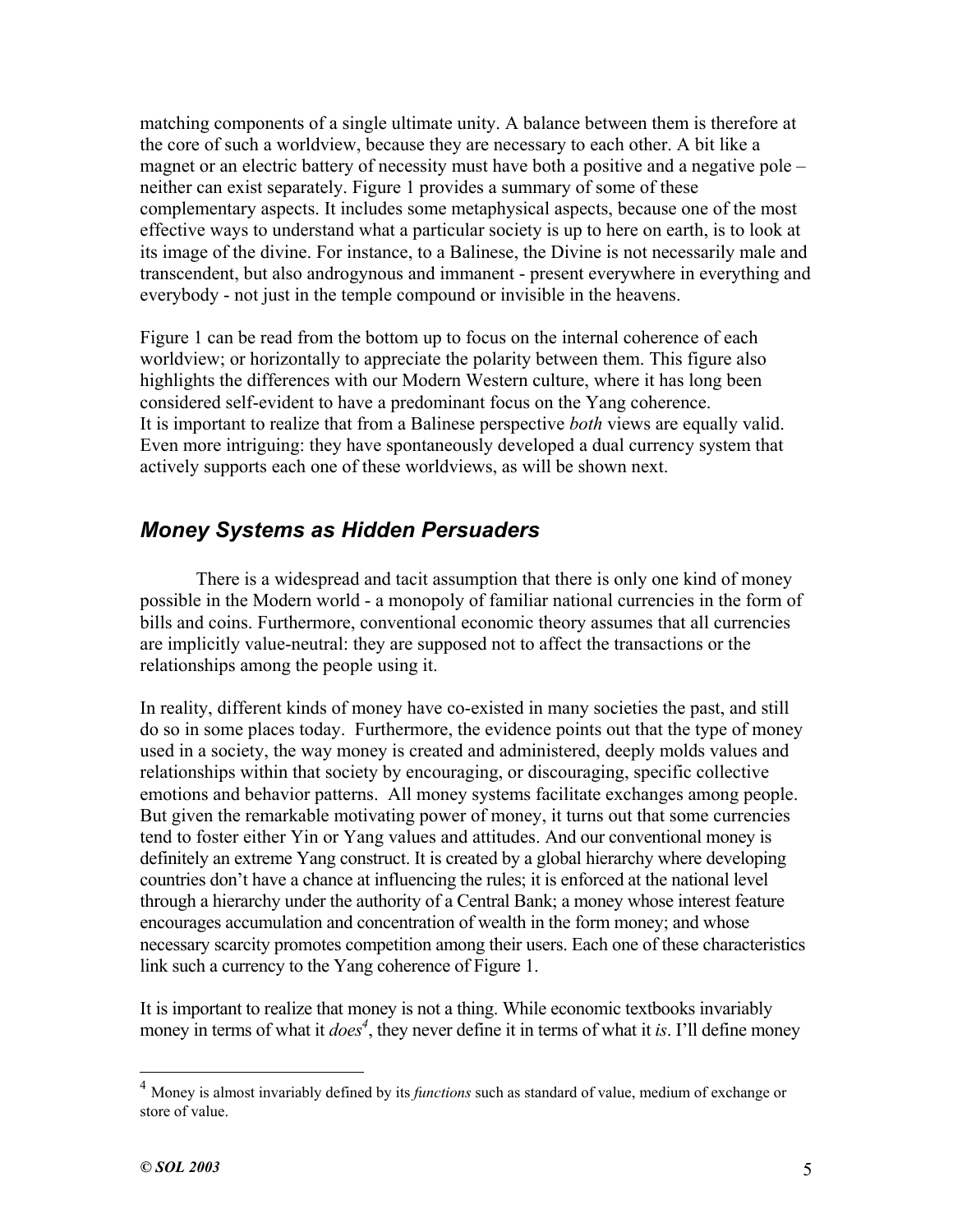as an *agreement within a community to use something as a medium of exchange*. 5 Our money and monetary systems are therefore not God-given realities, like air or water, but rather choices, like social contracts, marriages or business arrangements, and, as such, are subject to review and amendment.

Bali's agreements around money will be described next.

### *Bali's Dual Currency System*

Bali has been using for many centuries two types of currencies in parallel.



The first of these two currencies is now called the Rupiah, the conventional Indonesian national currency. It is a Yang currency, managed as in all countries today by a Central Bank; and the Balinese have no more influence over it than the residents of Iowa have on Alan Greenspan.

The second one is called *" Nayahan Banjar"* roughly translatable as "work for the common good of the community". It is a time services currency, as the typical unit of account of Nayahan is a block of time of approximately 3 hours of work in the

morning, afternoon or evening; and the *kulkul* (a special wooden gong) gives a summoning for people to gather when collective work is called for.

1

 $<sup>5</sup>$  A full development of the reasons and implications of such a definition are provided in B. Lietaer "The</sup> Future of Money" (London: Random House, 2000)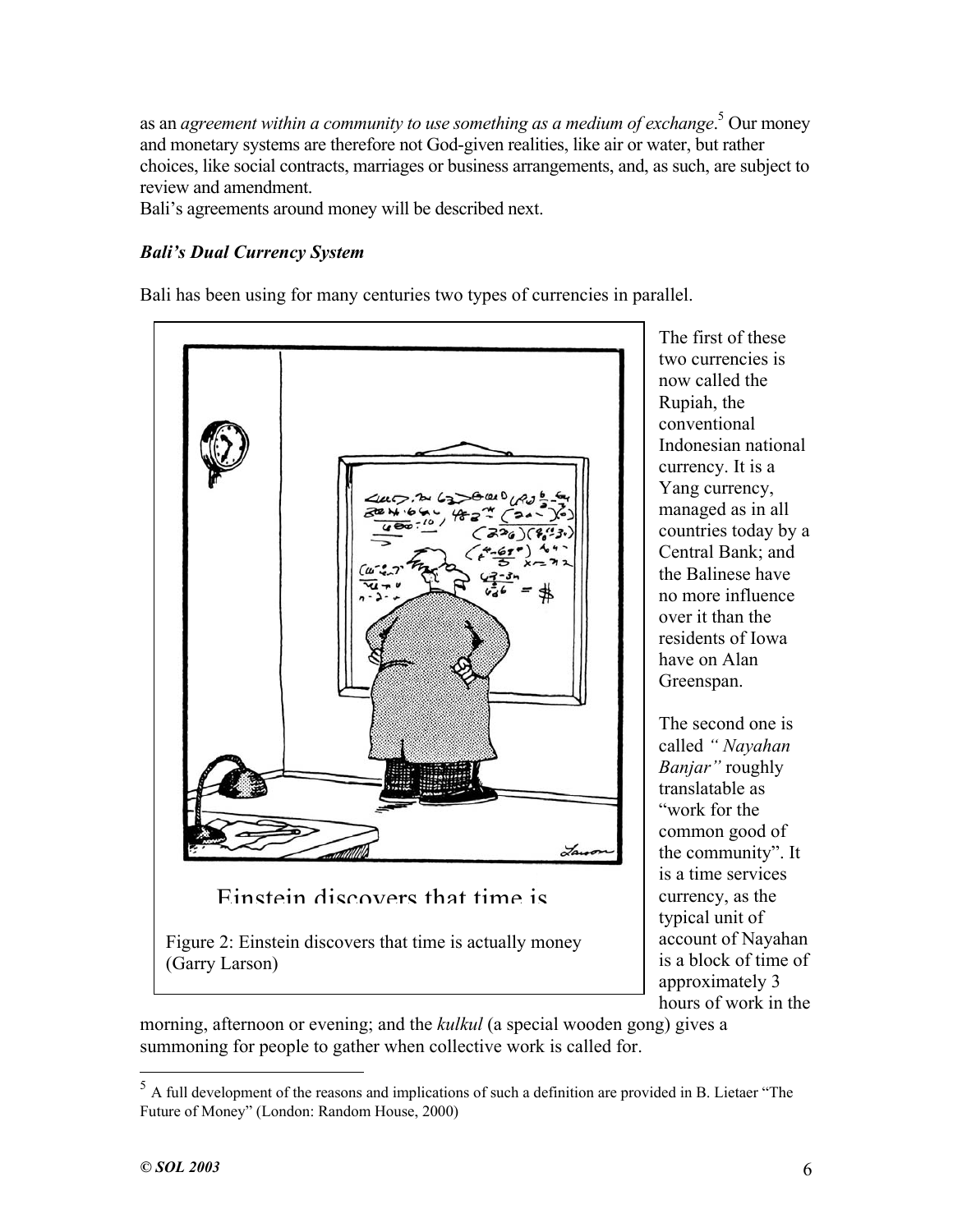Each *Banjar*, the main local civil organization in Bali, manages its own second currency. The Banjar is a decentralized, democratic, cooperative institution at the local level. It is an ancient organization structure, as the first written reference to it goes back to  $914$  AD.<sup>6</sup> It has also proven a very adaptable organization structure: "Even today, among families who have spent several generations in an urban setting away from the rice fields, the Banjar still plays an important role."<sup>7</sup> The Banjar structure having been amply described in the anthropological literature, we can be brief here.<sup>8</sup>

There are more than 3,000 banjars operational in Bali today, each regrouping between fifty and five hundred families. One could describe them as "hyper-democratic" organization structures in the sense that their leaders, the *klian banjar,* are elected by a majority vote, but can also be dismissed at a members' meeting by majority vote. Each member is equal and has one vote: there is no special status granted to wealthier or higher class members of the Banjar. All community decisions are made - once a month on the average - at the *Bale Banjar*, the community's open meeting pavilion. Special meetings can also be convened whenever necessary.

At such meetings, both new activities are proposed and on-going projects are reported on. At the same time, the contributions of time and money are decided upon for each project. However, if a majority of members becomes opposed to any particular project for whatever reason, it is revisited at the next monthly meeting to decide whether or not to continue with it.

On the average, each Banjar starts between seven and ten different projects every month, big and small. And for each project, the expected contributions of each family unit – in Rupiah and in time – are taken into account. In the poorer Banjars, the Rupiah constraint is typically the more binding, while in the richer ones the opposite may happen. In short, the Banjar functions as a community-based planning and implementation unit that budgets its activities using always two currencies: both Time as well as Rupiah.

Those who cannot contribute their share of Time are supposed to send a substitute person. In case neither one is really possible, then they must pay a fine in Rupiah. However, such substitutability is only partial and conditional, similar to the phenomenon studied by Foa between money and love in Western culture. One can to some extent "buy

<sup>6</sup> Agung Purwita. (1983), *Pemantapan Adat Dalam Menunjang Usaha-Usaha Pembangunan*, Majelis Pembina Lembaga Ada, Denpasar. pg 18. It is likely that this organization structure and its local currency system are much older, dating to the Pre-Hindu Matrifocal culture of Bali. But this Pre-Hindu Austronesian culture used no writing as far as we know, so we will probably never be able to provide "historical proof" of the exact age of this system. The general thesis about the connection between Matrifocal societies and dual currency systems is developed in my next book *"Of Human Wealth",* due for publication in April 2003.

<sup>7</sup> Eiseman, F. B. (1990) *Bali Sekala & Niskala: Essays on Society, Tradition and Craft.* Volume II, Periplus Editions Inc, Berkeley, pg 74.

<sup>8</sup> Geertz, C. (1959), "Form and variation in Balinese Village Structure" *American Anthropologist*, Vol 61, pgs 991-1012; Geertz H. & Geertz C. (1975), *Kinship in Bali*, University of Chicago Press, Chicago; Guermonprez, J.F. (1990), "On the Elusive Balinese Village: Hierarchy and Values Versus Political Models", *Review of Indonesian and Malaysian Affairs*, Vol 24 pg 55-89; Warren, C. (1993), *Adat and Dinas: Balinese Communities in the Indonesian State*, Oxford University Press, Kuala Lumpur.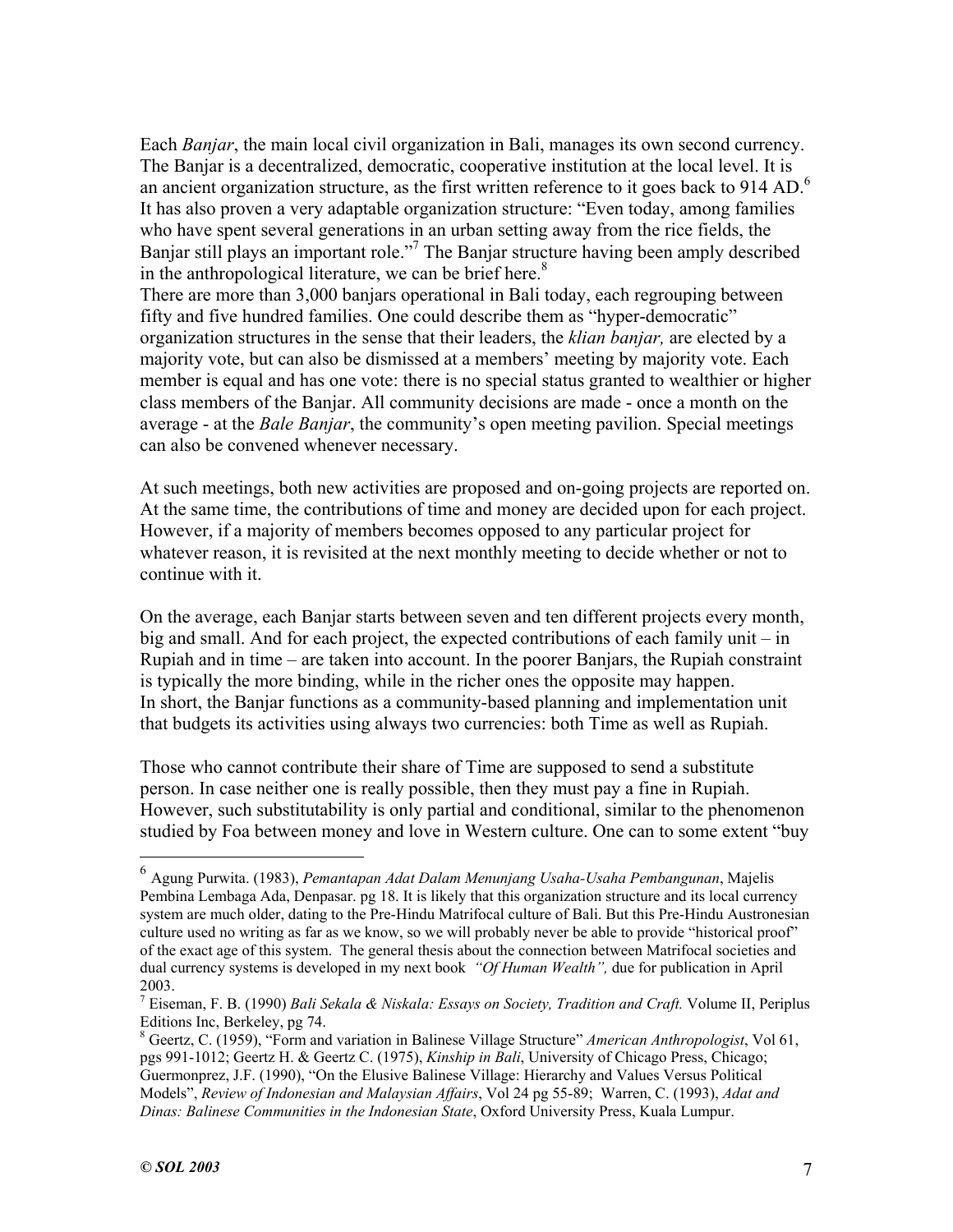love" with a nice gift, jewel or dinner, or other expensive gestures. But when the relationship is entirely based on money it becomes prostitution and ceases to be love.<sup>9</sup>

According to the local Balinese leaders themselves, it is not something special about the Balinese or Hindu religion itself, but the strong system of mutual cooperation within the Banjar, which has maintained Balinese the balance in values characteristic to their society.

#### Some quotes:

- "Banjar is stronger than religion in keeping our communities and values strong." Pak Agung Putra, Klian Banjar Tengah.

- "Banjar is what holds the community, each other, together." Pak Ketut Suartana, Klian Banjar Sambahan.

- "Banjar is the most fundamental organization that keeps the Balinese character intact." Pak Wayan Suwecha, Klian Banjar Kelod.

#### *But what holds the Banjar together?*

Our interviewees are quite clear that: "Time is a form of money." The majority even makes the point that "Time is more important than Rupiah for keeping the community cooperation strong in the Banjar."

The importance of these time exchanges within a Banjar can also be expressed on the negative side: the main form of punishment meted out by the Banjar is not a Rupiah fine, but ostracism - the exclusion from the Banjar of someone who refuses three times in a row to respect the community decisions. And the reason given why such ostracism is so serious is "when they have an important family ceremony, like a cremation, marriages, or coming of age rituals, then nobody will give Time for helping them in the preparations." In short, depriving someone of Time from the community is considered the ultimate retribution<sup>10</sup>

But why is such a dual currency system so important to keep community spirit and the traditional values strong?

<sup>9</sup> Foa's "Resource theory" classifies resources in different categories and explains why some types of resources - such as love and money - are not easily acceptable as substitutes. In contrast, love and services, or money and goods are more proximate in this framework and therefore more substitutable. See Foa U. "Interpersonal and Economic Resources", *Science* Vol 171/1 January 1971 pg 345-351. Or Foa U. & Foa E. *Societal Structures of the Mind ,* Charles C. Thomas, Springfield, IL. (1974). Our findings with the dual currency model in Bali are consistent with Foa's theory, as the Balinese Yin currency of time is in fact a close substitute for services.

 $10$  We were told the story about the richest man in Bali who used to systematically replace his time participation in his banjar with Rupiah money payments. But for his cremation ceremony – the most important religious event in a Balinese life – nobody came…This anecdote is a good example of the application of Foa's Resource theory (see previous footnote) demonstrating that Rupiah and Time currency are not acceptable as total substitutes for each other.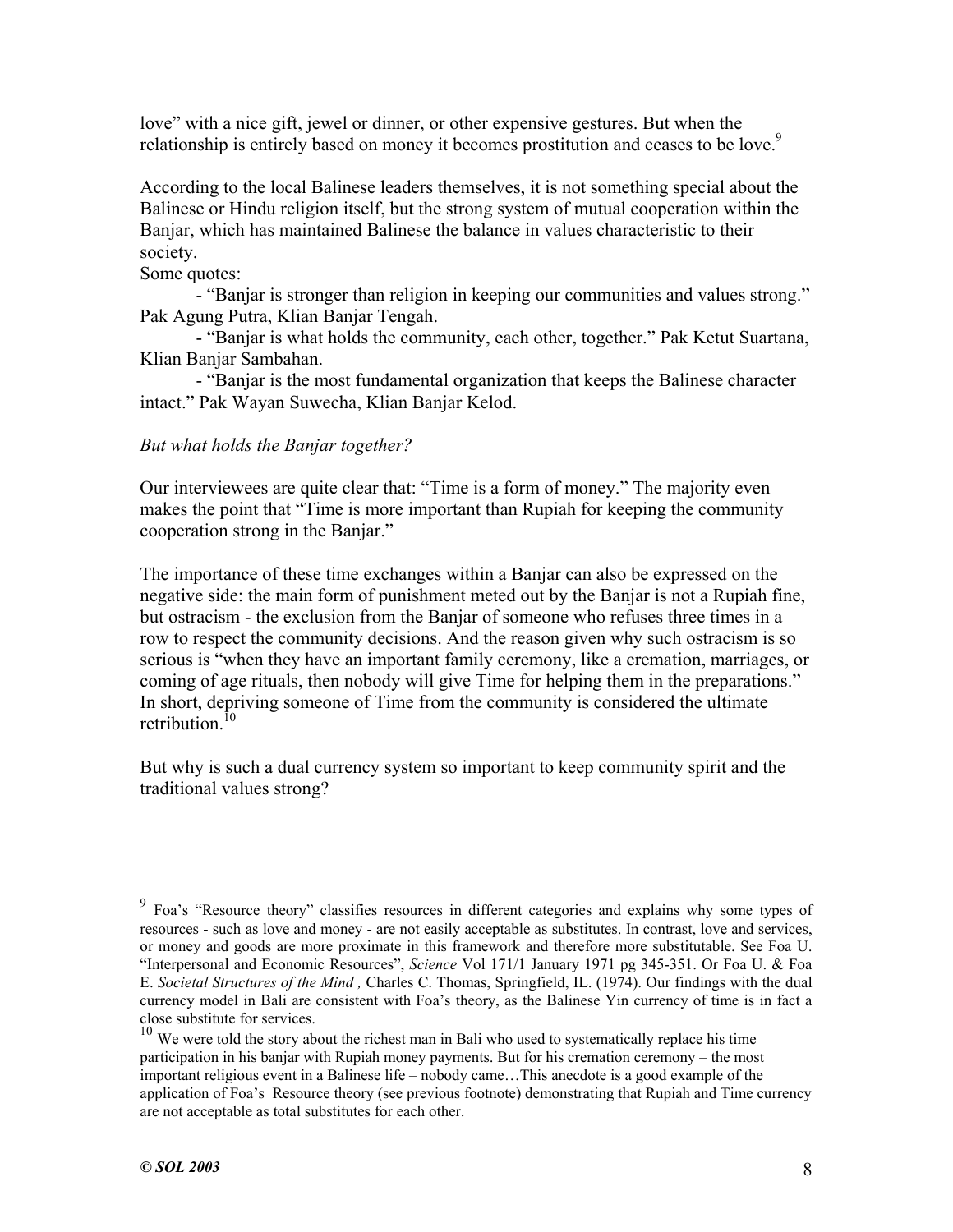#### *How a Dual Currency Supports Yin-Yang Balance*

A more philosophically inclined Banjar leader, although obviously a Hindu, used explicitly the Taoist vocabulary of complementarity to describe the dual currency system as being in "Yin-Yang relationship".

He saw the normal Indonesian national currency as of Yang nature, because it cannot be created within the community but has to be earned by competing in the outside world. The other - Time that everybody in principle has as the same birthright - is Yin because it is generated within the community, on an egalitarian basis, and generates cooperation. It is also something that you can't accumulate and store like conventional money: use it or lose it. In short, in Figure 1, the national currency fits in and supports the Yang coherence, while the Time currency, the *Narayan banjar,* explicitly nurtures the Yin coherence.

An interesting difference in attitude can also be observed towards the two currencies: specifically a very flexible Yin attitude prevails towards the Yin currency. If, for example, someone has a sick child that interferes with providing time, nobody will object to him or her not contributing an equal share in time commitments. What matters is the goodwill underlying one's actions.

One can see why such a dual currency system within a democratic structure like the Banjar provides a lot more flexibility than when one has to operate within only one currency system as is the case in most other parts of the world, including the "developed" ones. People who have a lot of conventional money tend to have little time, and people with little money tend to have more time. So the dual currency mechanism enables some automatic leveling among the social classes.

Furthermore, this dual currency system provides more flexibility in the choice of projects that get approved by the council. The Banjar in poorer communities automatically favors projects that require a lot of time; and in rich ones the more expensive Rupiah projects tend to get approved. In short, in both cases, a lot of resources local can get mobilized for whatever the community chooses to focus on. And in all cases, a mixture of Rupiah money and Time money are always involved, just the proportional mix tends to vary. This explains why, in Bali, religious or cultural events actively involve practically everybody, and are not limited to a small social group as tends to be the case elsewhere.

Note that this system goes also beyond religious or cultural events. We found Banjars that support their primary schools or even build their own roads when the central government isn't responsive to their demands.

To be able to identify whether anything of the above Balinese case study is relevant for application in an environment other than Bali, we need to identify the general mechanism of how dual currency systems supports a more balanced worldview. This is why a systems framework for the above process will be presented next.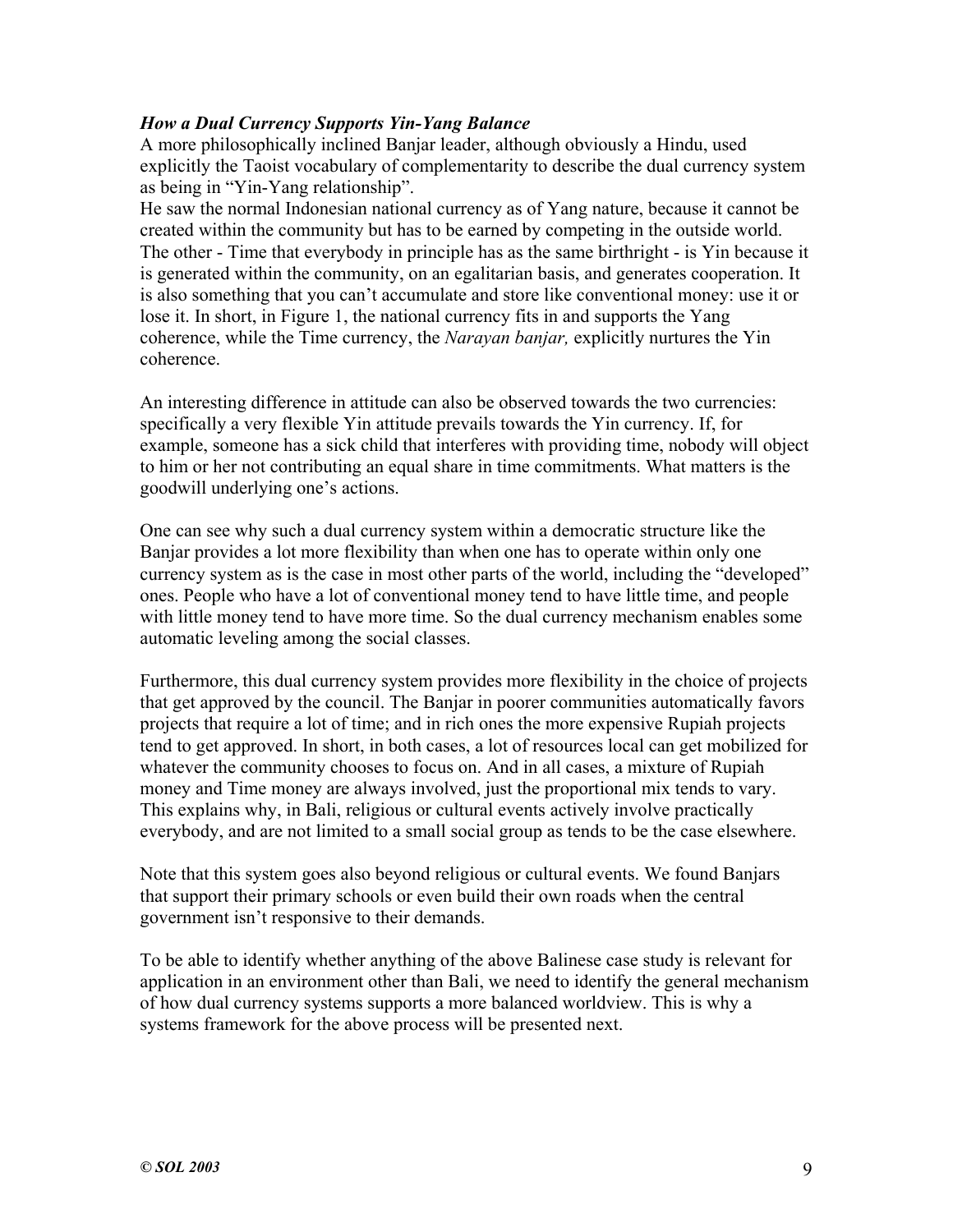## *A Systems Approach to Money and Values*

The first step is to classify the four well-known forms of capital:

- Physical capital such as plant, equipment, real-estate;
- Financial capital such as cash, stocks, bonds, or "intellectual property" such as patents and trademarks;
- Social capital such as family or group solidarity, peace, community, quality of life, etc.;
- and finally, Natural capital such as clean water or air, biodiversity, and other "gifts of Mother Nature".

These four main forms of capital fall into a straightforward pattern within the Yin-Yang framework as show in the following matrix.

|                           | Yang              | Yin             |
|---------------------------|-------------------|-----------------|
| <b>Non-material Level</b> | Financial capital | Social capital  |
| <b>Material Level</b>     | Physical capital  | Natural capital |

The next step is to bring into evidence the linkages between the dual currency system and these four forms of capital. As noticed earlier, conventional national currencies have



#### Figure 3: The Integral Economy as a Yin-Yang Complementary System

Yang characteristics: they are centralizing in nature as they are created through a highly centralized and hierarchical process, they foster competition, and they bear interest (a mechanism that encourages accumulation of money and its concentration). Yin currencies, such as the Balinese Time currency, exhibit exactly the polar characteristics: they are created through an un-centralized and democratic process, they foster cooperation, they are interest-free and aren't accumulated. Figure 3 illustrates the dynamics of the two complementary currencies in their respective economies.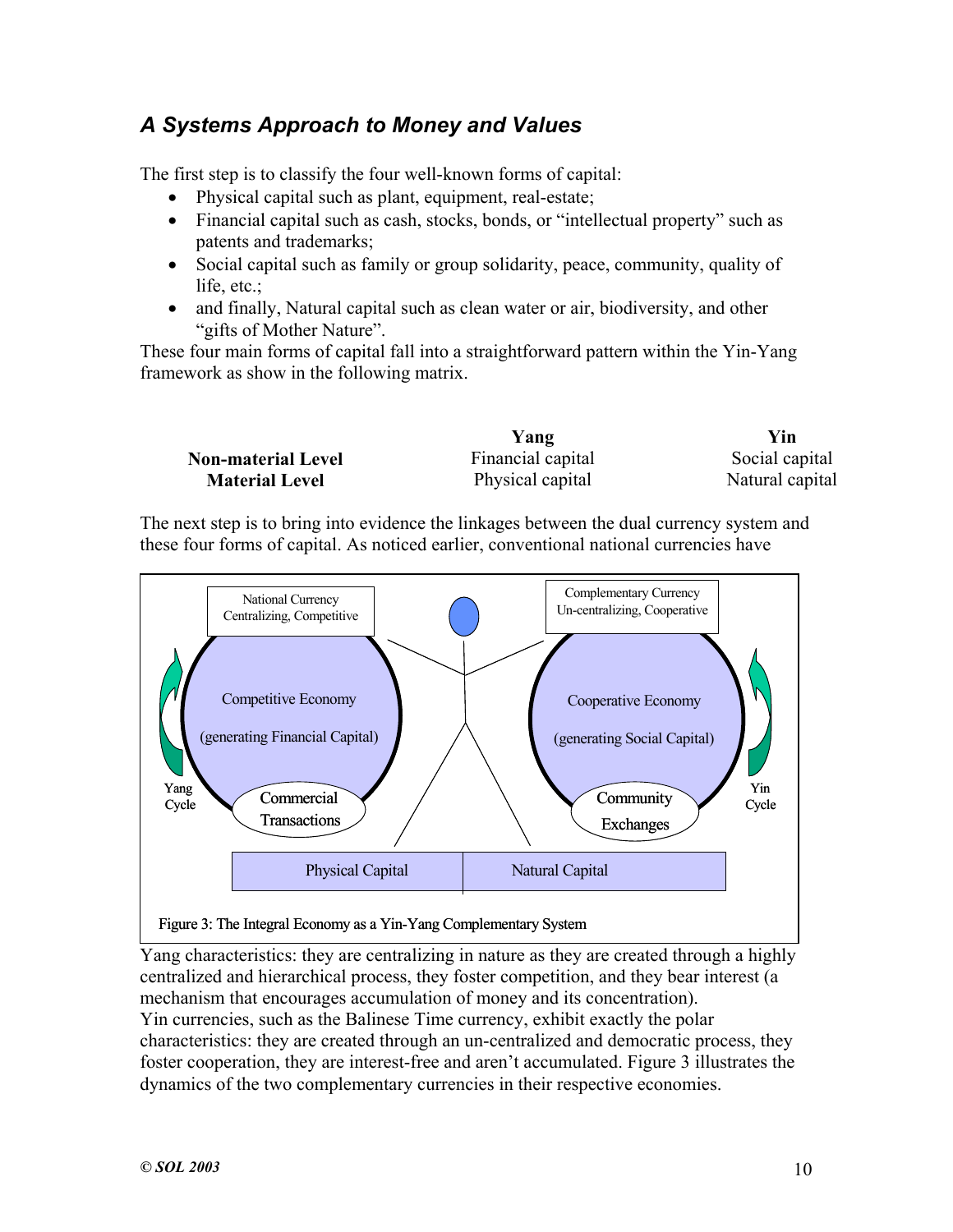The conventional national currency operates within the competitive economy where it facilitates quite efficiently the various types of commercial transactions, and it creates financial capital in the process. This is what could be described as the "Yang economic cycle". The Yin currency in contrast activates the Yin economic cycle in a cooperative economy, facilitating community exchanges that help generate Social Capital. Both economies require as underpinning a foundation of Physical and Natural Capital.

Conventional economic theory focuses only the Yang cycle and formally acknowledges the existence of the two Yang forms of capital: physical capital and financial capital. Unsurprisingly, these forms of capital are measured and exchanged in the national currency, i.e. the Yang currency. Conventional theory therefore tends to ignore the role of the two forms of Yin capital - natural capital and social capital - and considers them as "externalities".

Nevertheless, all economies need to have both a Yin and a Yang cycle – otherwise vitally important Yin functions such as raising and educating children, caring for the elderly, or community and volunteer activities would not exist. A society completely lacking a Yin cycle would therefore soon collapse. But whenever a monopoly of Yang currency prevails, the Yin functions tend to be less acknowledged and honored, and systematically starved of resources. Such functions also used to be relegated to women. So the public invisibility of women, the disregard of the feminine functions of the Yin cycle, and the gradual deterioration of the Yin forms of capital are hereby explicitly linked.

One result of a monopoly of Yang currency: community decay, and less solidarity and group creative activities than is the case in societies with a dual Yin-Yang complementary currency system. Another result: it is often said that in Bali "everybody is an artist of some kind", as indeed almost everybody tends to contribute to group cultural events as musician, dancer, mask maker, decorator of musical instruments or temple ornaments, or at the very least arranger of the elaborate daily offerings. In contrast, in the "developed societies" where exchanges are monetized exclusively via a Yang currency, the arts tend to become a highly specialized and comparatively rarefied function, and their output becomes a commodity consumed by an elite.

The Integral Economy framework of Figure 3 formally recognizes both a Yin and a Yang cycle, where each cycle mutually supports and complements the other. Within such a framework, the Balinese exception and many of its unusual characteristics become more easily understandable, even predictable. They may also contribute to explaining the polar differences of the reaction to a terrorist attack in Bali and in the US.

The model of an Integral Economy and the unusual socio-economic dynamics of dual Yin-Yang currencies have been verified in contemporary cases other than Bali.<sup>11</sup> In

 $11$  On a contemporary anthropological basis, the recent study of traditional dual currency use in Papua New Guinea came to identical results as in Bali. See DeMeulenaere, S., Week, D. & Stevenson, I. *The Standardisation and Mobilisation of the Tabu Traditional Shell Currency* (East New Britain Provincial Government, Papua New Guinea , 2002).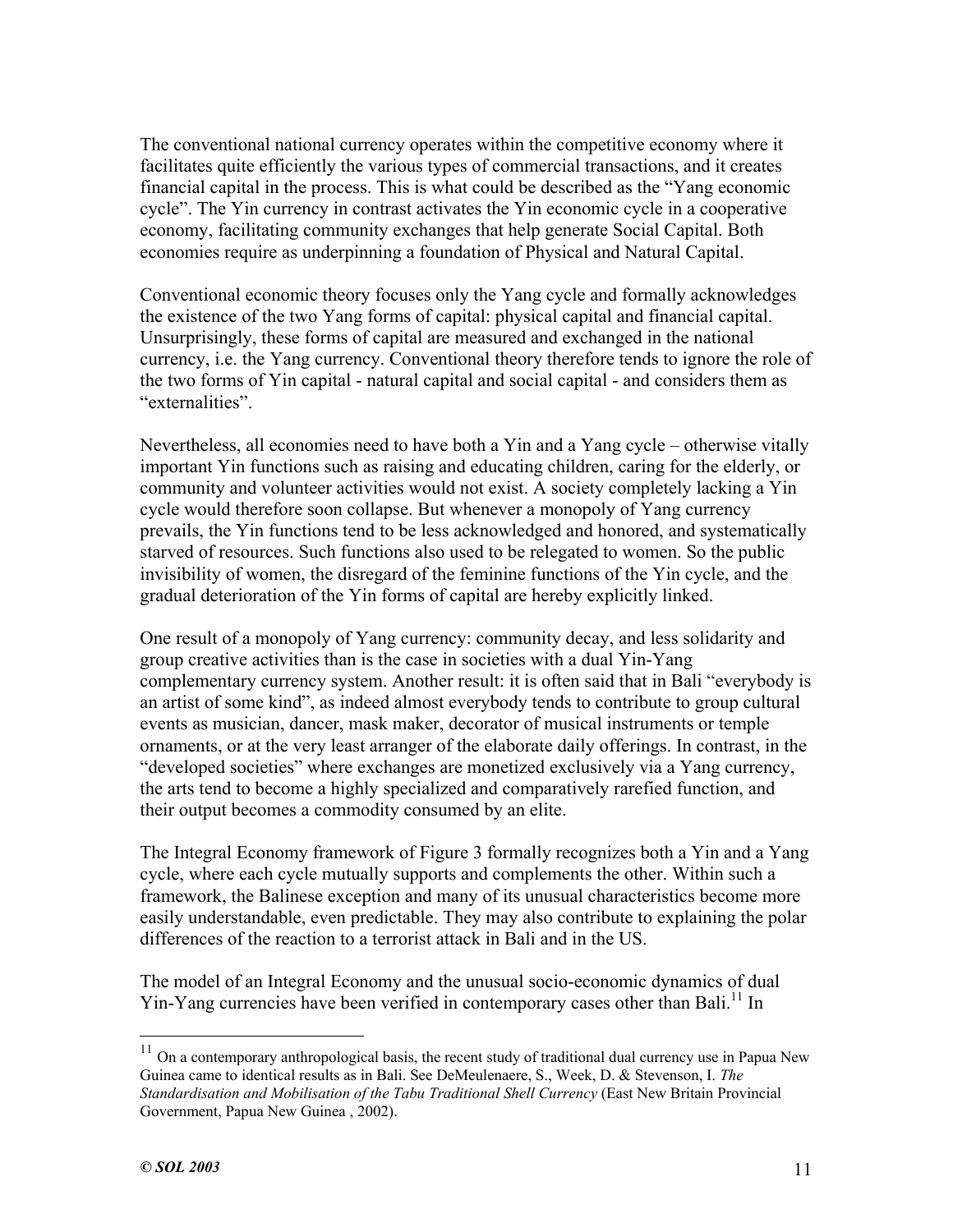addition, historical precedents of the use and effects of dual currency systems by Matrifocal societies in Dynastic Egypt and the Central Middle Ages in Western Europe have been documented extensively in *The Mystery of Money.12*

## *Some Implications?*

What would a society that honors the feminine values - the Yin coherence of Figure 1 look like? On the basis of the various real-life case studies completed so far, it would not be a society where masculine values are repressed. Instead, it would be a society moving towards the "world in balance" described at the beginning of this paper.

If it is true that a dual Yin-Yang currency approach combined with hyper-democratic grass root organizations can significantly shape a society's value system, interesting new initiatives become available for introducing change. And such initiatives can best be started at the grass-root level, without the need for a central governmental involvement. By making use of a Yin complementary currency, Yin-type activities are more continually nurtured whether they are of a social, cultural or artistic nature; even while the people pursue in parallel market-oriented activities.

In a large-scale survey of the American public, no less than 83% considered that the top priority in the US should be to "rebuild community"<sup>13</sup>. This suggests that the automatic assumption that the dollar is the only monetary tool relevant to solve all problems especially those of a community nature - may usefully be questioned, even in the US.

It is intriguing that there are now many places in the world where either one of these concepts separately is currently operational – either decentralized democratic organizations, or complementary currencies. It is only their combination that remains comparatively rare.

On the complementary currency side, there are many community exchange systems functioning throughout the Third World. More surprisingly in the last two decades we have seen similar non-conventional currencies develop exponentially throughout the First World. Specifically, there was only one such Modern system in 1984, less than a hundred in 1990, while today there are well over 4,000. For instance, Local Exchange Trading Systems (LETS), Time Dollars<sup>14</sup> and Time Banks all use different forms of Yin complementary currencies.

Those 4,000 local currency experiments currently under way can be considered as research prototypes of what will actually emerge over the next decade. They are a bit like the Wright Brothers planes – it is a miracle that they fly in the first place. But they have unquestionably proven that it is possible to fly- they have already shown that they can

<sup>12</sup> Lietaer B. *Mysterium Geld* (Munich: Riemann Verlag, 2000). Also available in Japanese with Diamond Publishers, Tokyo.

<sup>&</sup>lt;sup>13</sup> This study is based on surveys of a scientific sample of more than 100,000 American adults and 500 focus groups. Ray, P. and Anderson, S. *The Cultural Creatives* ( New York: Harmony Books, 1999).

 $14$  See www.timedollar.org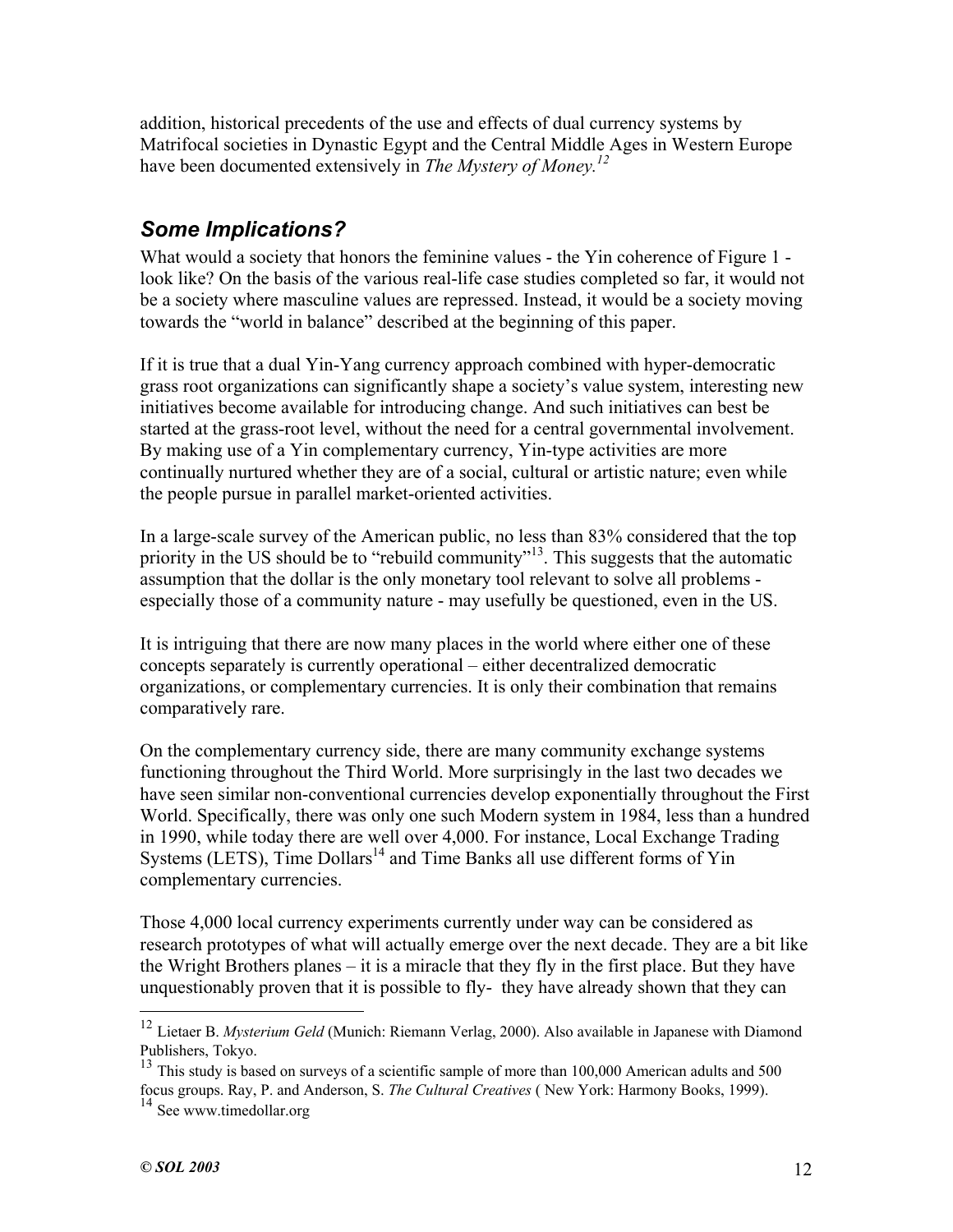contribute to solving a wide range of social problems without involving government bureaucrats or taxpayers money. Pragmatic results amply justify more systematic experimentation. That is what is being done today most systematically in Japan. Regional and local governments have started supporting pilot projects throughout Japan to facilitate the rebuilding of community and social capital in a more effective way than the conventional approaches, and at a fraction of their Yen cost. Several of these new exchange systems even make use of smart cards to process the Yin-type complementary currencies.

A complete conceptual framework as well as an investigative report on the advantages and disadvantages of each type of complementary currencies is provided in *The Future of Money.*<sup>15</sup>

Complementary currencies may indeed be a very old idea whose time is coming even for developed countries. The Prime Minister of the UK, Tony Blair, pointed out in a speech during the year 2000: "As a nation we're rich in many things, but perhaps our greatest wealth lies in the talent, the character and the idealism of the millions of people who make their communities work. Everyone – however rich or poor – has time to give … Let us give generously, in the two currencies of time and money." Similarly, President George W. Bush on his 2002 Thanksgiving message was appealing to the Americans to volunteer more frequently.

Could we not learn something from the people who have accumulated centuries of experience using tools that support such activities?

Requests for volunteering and exhortations towards a "gentler society" still remain in total denial of the collective programming due to a monopoly of a scarce, centralizing, Yang currency imposed on all exchanges. And the importance of truly democratic decision making on what people want their resources (both time and money) used for is similarly overlooked, even in most non-profit organizations. The resilience of the Balinese approach derives clearly from genuine grass-root support for every activity that the community itself has decided upon, and the possibility to stop any project whenever a majority in the community questions it. When this approach is abused through a topdown imposition of projects, the mechanism quickly deteriorates and breaks down.

# *So what?*

"If one wants to feed someone, give him a fish. But if you want to truly help him, teach him how to fish." Well-designed complementary currencies actually play the role of such proverbial fishing lessons. Once in operation, they facilitate a continuous flow of transactions that otherwise wouldn't happen, thereby enabling more work, creating additional wealth and particularly more social capital than would happen without them.

By now it should be considered naïve to expect a lot of help from central governments to address many of our local issues. Millions of people are now involved in initiatives of all scales to attend to an impressive range of social, educational or environmental problems.

<u>.</u>

<sup>15</sup> Lietaer B. *The Future of Money*, (London: Random House, 2000) available on www.amazon.co.uk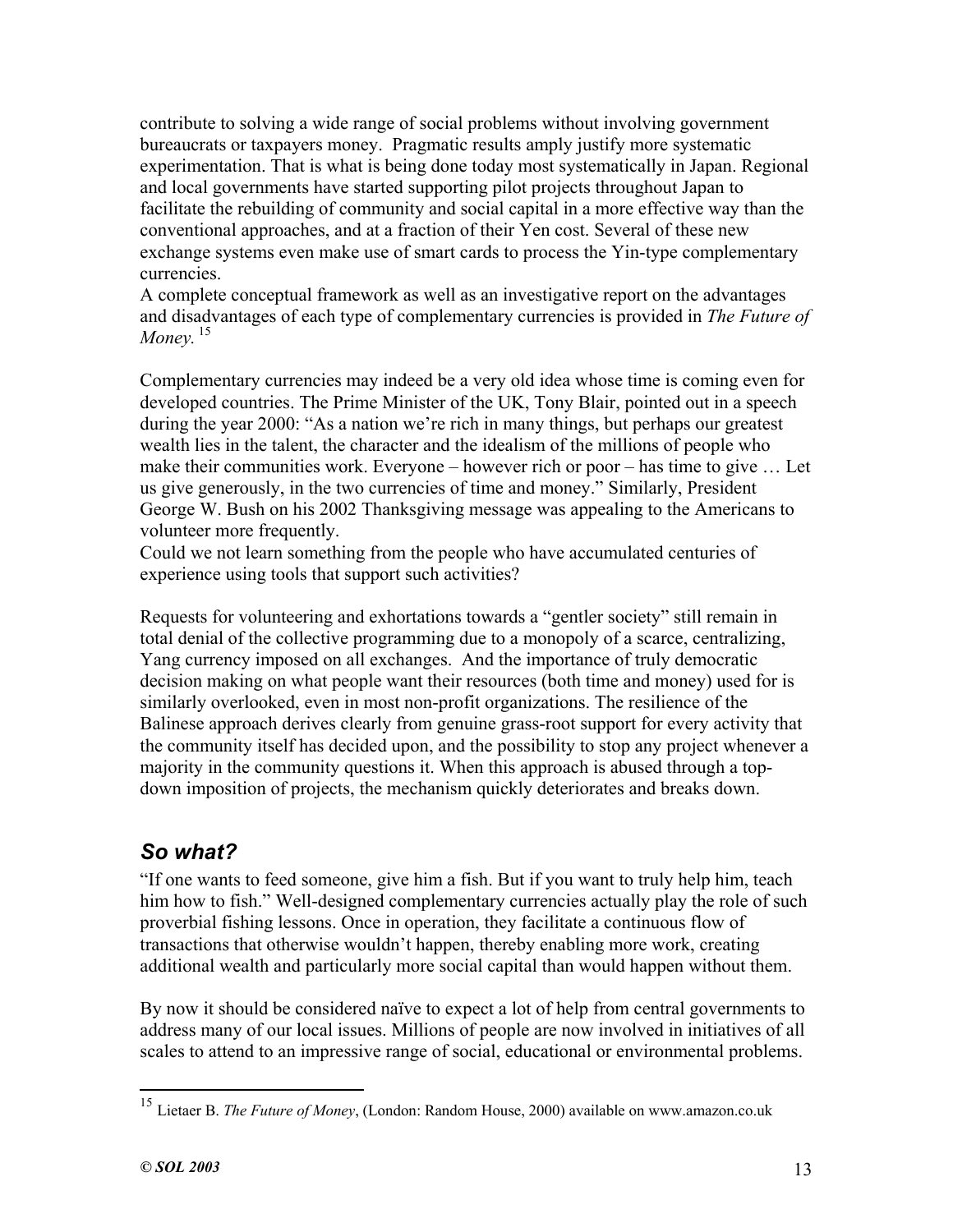But only a minority of such local activists has become aware of the potential of local complementary currencies to increase the effectiveness of their actions. It may indeed be appropriate to look seriously into the social multiplier effects that complementary currencies make possible. If you are in an area where a local complementary currency is already operational, you may want to consider joining into the experiment yourself. If there is no local system available, but you belong to a community of dedicated activists, you may want to consider starting your own system.

From an academic perspective, just as was the case with Wright Brothers aeronautics, theory is way behind practice. Most economic theory assumes only one currency per geographical area. And practically none of it deals with the effects of complementary Yin-Yang currencies that respectively stimulate different behavior patterns. Therefore, the field of Integral Economics as sketched in Figure 3 is wide open for both theoretical and practical field research.

### *Conclusions*

The implicit theoretical assumption that money is value neutral should be questioned. As the English put it: "A fact is a fact, and is more respectable than the Lord Mayor of London." It is a fact that in Bali many exchanges and transactions occur that otherwise would not happen, because of the availability of the locally created Yin currency. Furthermore, it is a fact that the users themselves claim that their vibrant community spirit and more gentle worldview can be only be sustained because of the existence and widespread use of this Yin currency. Finally, it is a fact that Bali *is* different, and has proven so most recently under the extreme pressures of a brutal terrorist attack.

Nobody is claiming that the Yin-type community currencies all by themselves are magic wands that would automatically solve Third World poverty and cultural degradation, or for violence-prone policies and behavior in the First World. Neither should one deduce from our case study that Bali is the Pollyanna Paradise proclaimed by the travel brochures. There are fights in Bali, crimes are being committed, pollution is increasing there as elsewhere.<sup>16</sup> But their frequency and scale is definitely more manageable than in most other places on this planet.

Human societies are an extraordinary complex web of interrelated but independent factors, and it would be naïve to assume that change in any one variable would be sufficient to shift the whole. It is simply hoped that this paper will draw the attention to one important variable that seems generally overlooked: the role of money systems in shaping collective emotions and values.

<sup>&</sup>lt;sup>16</sup> For an inventory of such problems by the Balinese themselves, see Ramseyer, U. and I Gusti Raka Panji Tisna *Bali Living in Two Worlds: A Critical Self-Portrait*, (Basel: Schwabe Verlag, 2000). For the same by a foreigner, see Vickers, A. Bali: *A Paradise Created* (Berkeley: Periplus Editions, 1989).